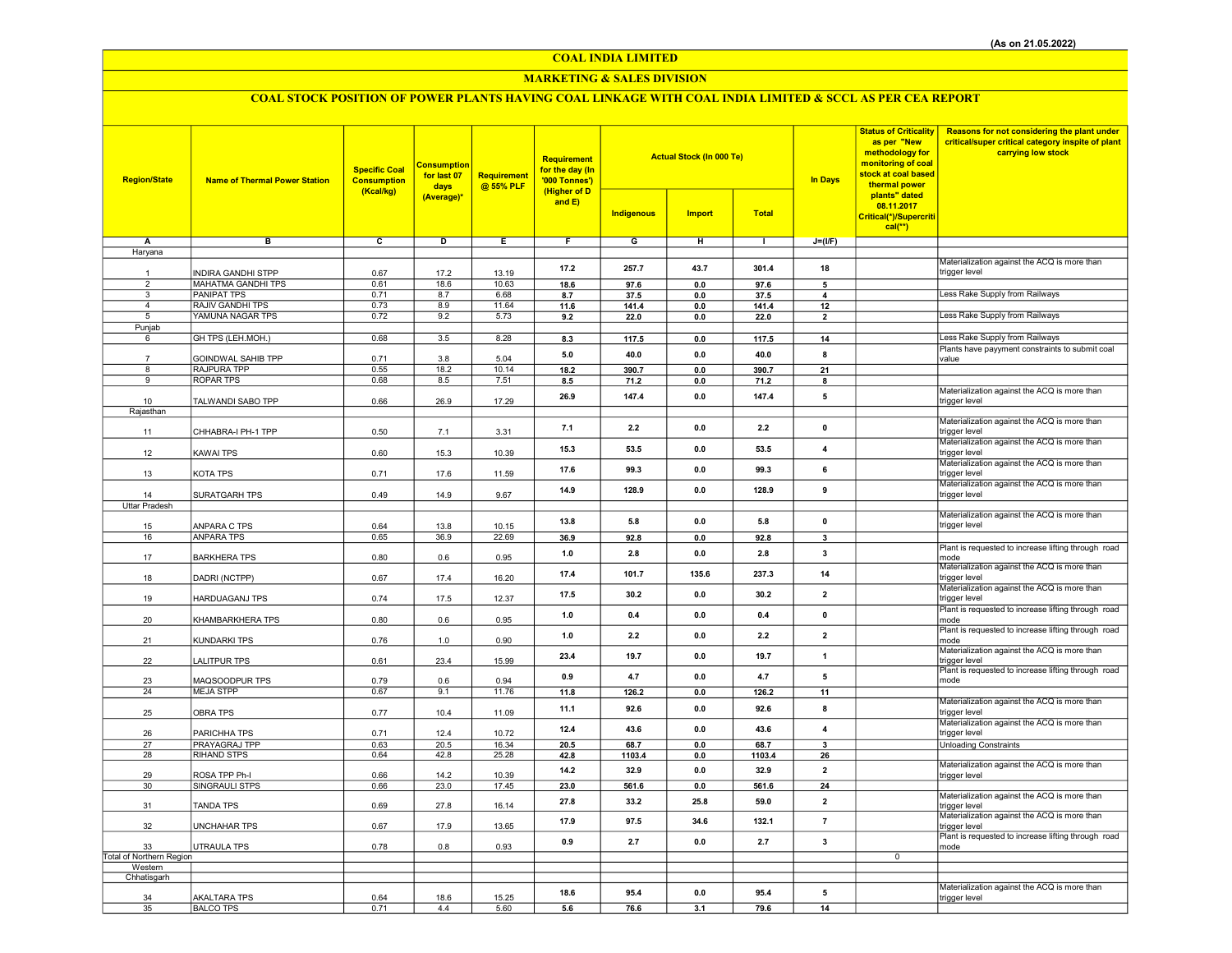#### COAL INDIA LIMITED

## MARKETING & SALES DIVISION

## COAL STOCK POSITION OF POWER PLANTS HAVING COAL LINKAGE WITH COAL INDIA LIMITED & SCCL AS PER CEA REPORT

| <b>Region/State</b> | <b>Name of Thermal Power Station</b>     | <b>Specific Coal</b><br><b>Consumption</b><br>(Kcal/kg) | <b>Consumption</b><br>for last 07<br>days<br>(Average)* | <b>Requirement</b><br>@ 55% PLF | <b>Requirement</b><br>for the day (In<br>'000 Tonnes')<br>(Higher of D<br>and E) | <b>Indigenous</b> | <b>Actual Stock (In 000 Te)</b><br><b>Import</b> | <b>Total</b> | <b>In Days</b>          | <b>Status of Criticality</b><br>as per "New<br>methodology for<br>monitoring of coal<br>stock at coal based<br>thermal power<br>plants" dated<br>08.11.2017<br>Critical(*)/Supercriti<br>$cal$ <sup>**</sup> ) | Reasons for not considering the plant under<br>critical/super critical category inspite of plant<br>carrying low stock |
|---------------------|------------------------------------------|---------------------------------------------------------|---------------------------------------------------------|---------------------------------|----------------------------------------------------------------------------------|-------------------|--------------------------------------------------|--------------|-------------------------|----------------------------------------------------------------------------------------------------------------------------------------------------------------------------------------------------------------|------------------------------------------------------------------------------------------------------------------------|
| А                   | в                                        | $\overline{c}$                                          | D                                                       | Е.                              | F.                                                                               | G                 | н                                                | л.           | $J=(I/F)$               |                                                                                                                                                                                                                |                                                                                                                        |
|                     |                                          |                                                         |                                                         |                                 |                                                                                  |                   |                                                  |              |                         |                                                                                                                                                                                                                | Materialization against the ACQ is more than                                                                           |
| 36                  | <b>BANDAKHAR TPP</b>                     | 0.71                                                    | 2.4                                                     | 2.81                            | 2.8                                                                              | 26.9              | 0.0                                              | 26.9         | 10                      |                                                                                                                                                                                                                | trigger level                                                                                                          |
| 37                  | <b>BARADARHA TPS</b>                     | 0.77                                                    | 19.0                                                    | 12.25                           | 19.0                                                                             | 159.3             | 0.0                                              | 159.3        | 8                       |                                                                                                                                                                                                                |                                                                                                                        |
| 38                  | <b>BHILAI TPS</b>                        | 0.76                                                    | 8.2                                                     | 5.01                            | 8.2                                                                              | 84.8              | 0.0                                              | 84.8         | 10                      |                                                                                                                                                                                                                |                                                                                                                        |
| 39                  | <b>BINJKOTE TPP</b>                      | 0.75                                                    | 0.0                                                     | 5.95                            | 6.0                                                                              | 25.1              | 0.0                                              | 25.1         | $\overline{4}$          |                                                                                                                                                                                                                | Materialization against the ACQ is more than<br>trigger level                                                          |
| 40                  | <b>DSPM TPS</b>                          | 0.69                                                    | 6.9                                                     | 4.56                            | 6.9                                                                              | 17.7              | 0.0                                              | 17.7         | 3                       |                                                                                                                                                                                                                |                                                                                                                        |
| 41                  | <b>KORBA STPS</b>                        | 0.67                                                    | 42.0                                                    | 22.94                           | 42.0                                                                             | 433.0             | 0.0                                              | 433.0        | 10                      |                                                                                                                                                                                                                |                                                                                                                        |
| 42                  | KORBA-WEST TPS                           | 0.78                                                    | 16.9                                                    | 13.79                           | 16.9                                                                             | 218.3             | 0.0                                              | 218.3        | 13                      |                                                                                                                                                                                                                |                                                                                                                        |
| 43                  | LARA TPP                                 | 0.66                                                    | 20.8                                                    | 13.92                           | 20.8                                                                             | 251.9             | 0.0                                              | 251.9        | 12                      |                                                                                                                                                                                                                |                                                                                                                        |
|                     |                                          |                                                         |                                                         |                                 | 6.3                                                                              | 21.0              | 0.0                                              | 21.0         | 3                       |                                                                                                                                                                                                                | Materialization against the ACQ is more than                                                                           |
| 44                  | NAWAPARA TPP                             | 0.79                                                    | 4.0                                                     | 6.28                            |                                                                                  |                   |                                                  |              |                         |                                                                                                                                                                                                                | trigger level                                                                                                          |
| 45                  | PATHADI TPP                              | 0.65                                                    | 6.2                                                     | 5.18                            | 6.2                                                                              | 49.2              | 0.0                                              | 49.2         | 8                       |                                                                                                                                                                                                                | Supply restricted considering high stock at their<br>end                                                               |
| 46                  | SIPAT STPS                               | 0.68                                                    | 37.6                                                    | 26.62                           | 37.6                                                                             | 429.8             | 0.0                                              | 429.8        | 11                      |                                                                                                                                                                                                                |                                                                                                                        |
|                     |                                          |                                                         |                                                         |                                 |                                                                                  |                   |                                                  |              |                         |                                                                                                                                                                                                                | Materialization against the ACQ is more than                                                                           |
| 47                  | TAMNAR TPP                               | 0.84                                                    | 29.1                                                    | 26.52                           | 29.1                                                                             | 117.4             | 0.0                                              | 117.4        | $\overline{4}$          |                                                                                                                                                                                                                | trigger level                                                                                                          |
|                     |                                          |                                                         |                                                         |                                 | 17.3                                                                             | 46.6              | 0.0                                              | 46.6         | $\overline{\mathbf{3}}$ |                                                                                                                                                                                                                | Materialization against the ACQ is more than                                                                           |
| 48                  | <b>UCHPINDA TPP</b>                      | 0.75                                                    | 17.3                                                    | 14.22                           |                                                                                  |                   |                                                  |              |                         |                                                                                                                                                                                                                | trigger level                                                                                                          |
| Gujarat             |                                          |                                                         |                                                         |                                 |                                                                                  |                   |                                                  |              |                         |                                                                                                                                                                                                                | Materialization against the ACQ is more than                                                                           |
| 49                  | <b>GANDHI NAGAR TPS</b>                  | 0.69                                                    | 8.2                                                     | 5.71                            | 8.2                                                                              | 20.3              | 0.0                                              | 20.3         | $\overline{2}$          |                                                                                                                                                                                                                | trigger level                                                                                                          |
| 50                  | SABARMATI (D-F STATIONS)                 | 0.57                                                    | 4.4                                                     | 2.74                            | 4.4                                                                              | 12.7              | 68.6                                             | 81.3         | #REF!                   |                                                                                                                                                                                                                |                                                                                                                        |
|                     |                                          |                                                         |                                                         |                                 |                                                                                  |                   |                                                  |              |                         |                                                                                                                                                                                                                | Materialization against the ACQ is more than                                                                           |
| 51                  | UKAI TPS                                 | 0.67                                                    | 12.0                                                    | 9.85                            | 12.0                                                                             | 24.4              | 0.0                                              | 24.4         | $\overline{2}$          |                                                                                                                                                                                                                | trigger level                                                                                                          |
|                     |                                          |                                                         |                                                         |                                 | 25.2                                                                             | 161.1             | 0.0                                              | 161.1        | 6                       |                                                                                                                                                                                                                | Materialization against the ACQ is more than                                                                           |
| 52                  | <b>WANAKBORI TPS</b>                     | 0.67                                                    | 25.2                                                    | 20.22                           |                                                                                  |                   |                                                  |              |                         |                                                                                                                                                                                                                | trigger level                                                                                                          |
| Madhya Pradesh      |                                          |                                                         |                                                         |                                 |                                                                                  |                   |                                                  |              |                         |                                                                                                                                                                                                                |                                                                                                                        |
| 53<br>54            | AMARKANTAK EXT TPS<br><b>ANUPPUR TPP</b> | 0.65<br>0.65                                            | 3.0<br>16.6                                             | 1.80<br>10.31                   | 3.0                                                                              | 49.9<br>61.2      | 0.0<br>0.0                                       | 49.9         | 17<br>$\overline{4}$    |                                                                                                                                                                                                                |                                                                                                                        |
|                     |                                          |                                                         |                                                         |                                 | 16.6                                                                             |                   |                                                  | 61.2         |                         |                                                                                                                                                                                                                | Materialization against the ACQ is more than                                                                           |
| 55                  | <b>BINA TPS</b>                          | 0.74                                                    | 7.2                                                     | 4.88                            | 7.2                                                                              | 35.6              | 0.0                                              | 35.6         | 5                       |                                                                                                                                                                                                                | trigger level                                                                                                          |
|                     |                                          |                                                         |                                                         |                                 | 19.9                                                                             | 28.9              | 85.3                                             | 114.1        | 6                       |                                                                                                                                                                                                                | Materialization against the ACQ is more than                                                                           |
| 56                  | GADARWARA TPP                            | 0.66                                                    | 19.9                                                    | 13.93                           |                                                                                  |                   |                                                  |              |                         |                                                                                                                                                                                                                | trigger level                                                                                                          |
|                     |                                          |                                                         |                                                         |                                 | 16.8                                                                             | 64.7              | 88.0                                             | 152.7        | 9                       |                                                                                                                                                                                                                | Materialization against the ACQ is more than                                                                           |
| 57<br>58            | KHARGONE STPP<br>SANJAY GANDHI TPS       | 0.60<br>0.82                                            | 16.8<br>14.4                                            | 10.45<br>14.57                  |                                                                                  |                   |                                                  |              | 3                       |                                                                                                                                                                                                                | trigger level<br>Non payment of dues                                                                                   |
| 59                  | SATPURA TPS                              | 0.67                                                    | 6.7                                                     | 11.79                           | 14.6<br>11.8                                                                     | 39.3<br>69.0      | 0.0<br>0.0                                       | 39.3<br>69.0 | 6                       |                                                                                                                                                                                                                | Non Payment of Dues                                                                                                    |
|                     |                                          |                                                         |                                                         |                                 |                                                                                  |                   |                                                  |              |                         |                                                                                                                                                                                                                | Materialization against the ACQ is more than                                                                           |
| 60                  | <b>SEIONI TPP</b>                        | 0.64                                                    | 8.2                                                     | 5.06                            | 8.2                                                                              | 25.3              | 0.0                                              | 25.3         | 3                       |                                                                                                                                                                                                                | trigger level                                                                                                          |
| 61                  | SHREE SINGAJI TPP                        | 0.71                                                    | 32.6                                                    | 23.50                           | 32.6                                                                             | 160.1             | 0.0                                              | 160.1        | 5                       |                                                                                                                                                                                                                | Non Payment of Dues                                                                                                    |
| 62                  | VINDHYACHAL STPS                         | 0.69                                                    | 67.7                                                    | 43.60                           | 67.7                                                                             | 1555.4            | 0.0                                              | 1555.4       | 23                      |                                                                                                                                                                                                                |                                                                                                                        |
| Maharashtra         |                                          |                                                         |                                                         |                                 |                                                                                  |                   |                                                  |              |                         |                                                                                                                                                                                                                |                                                                                                                        |
|                     |                                          |                                                         |                                                         |                                 | 13.1                                                                             | 25.1              | 0.0                                              | 25.1         | $\overline{2}$          |                                                                                                                                                                                                                | Materialization against the ACQ is more than                                                                           |
| 63<br>64            | AMRAVATI TPS<br><b>BHUSAWAL TPS</b>      | 0.62<br>0.72                                            | 13.1<br>19.1                                            | 11.07<br>11.44                  | 19.1                                                                             | 26.9              | 0.0                                              | 26.9         | $\mathbf{1}$            |                                                                                                                                                                                                                | trigger level<br>Non payment of dues                                                                                   |
| 65                  | <b>BUTIBORI TPP</b>                      | 0.67                                                    | 0.0                                                     | 5.31                            | 5.3                                                                              | 59.7              | 0.0                                              | 59.7         | 11                      |                                                                                                                                                                                                                |                                                                                                                        |
| 66                  | CHANDRAPUR(MAHARASHTRA) STPS             | 0.78                                                    | 41.8                                                    | 30.17                           | 41.8                                                                             | 271.7             | 0.0                                              | 271.7        | $\overline{7}$          |                                                                                                                                                                                                                | Non payment of dues                                                                                                    |
|                     |                                          |                                                         |                                                         |                                 |                                                                                  |                   |                                                  |              |                         |                                                                                                                                                                                                                | Materialization against the ACQ is more than                                                                           |
| 67                  | <b>DAHANU TPS</b>                        | 0.62                                                    | 6.5                                                     | 4.09                            | 6.5                                                                              | 1.9               | 0.6                                              | $2.4\,$      | $\pmb{0}$               |                                                                                                                                                                                                                | trigger level                                                                                                          |
|                     |                                          |                                                         |                                                         |                                 | 6.9                                                                              | 62.8              | 0.0                                              | 62.8         | 9                       |                                                                                                                                                                                                                | Materialization against the ACQ is more than                                                                           |
| 68                  | DHARIWAL TPP                             | 0.67                                                    | 6.9                                                     | 5.34                            |                                                                                  |                   |                                                  |              |                         |                                                                                                                                                                                                                | trigger level<br>Materialization against the ACQ is more than                                                          |
| 69                  | GMR WARORA TPS                           | 0.67                                                    | 8.1                                                     | 5.29                            | 8.1                                                                              | 81.9              | 0.0                                              | 81.9         | 10                      |                                                                                                                                                                                                                | trigger level                                                                                                          |
|                     |                                          |                                                         |                                                         |                                 |                                                                                  |                   |                                                  |              |                         |                                                                                                                                                                                                                | Materialization against the ACQ is more than                                                                           |
| 70                  | KHAPARKHEDA TPS                          | 0.89                                                    | 20.3                                                    | 15.72                           | 20.3                                                                             | 102.2             | 0.0                                              | 102.2        | 5                       |                                                                                                                                                                                                                | trigger level                                                                                                          |
| 71                  | KORADI TPS                               | 0.76                                                    | 28.2                                                    | 22.08                           | 28.2                                                                             | 82.0              | 0.0                                              | 82.0         | 3                       |                                                                                                                                                                                                                | Non payment of dues                                                                                                    |
|                     |                                          |                                                         |                                                         |                                 | 29.9                                                                             | 58.1              | 47.4                                             | 105.5        | $\boldsymbol{4}$        |                                                                                                                                                                                                                | Materialization against the ACQ is more than                                                                           |
| 72                  | <b>MAUDA TPS</b>                         | 0.70                                                    | 29.9                                                    | 21.29                           |                                                                                  |                   |                                                  |              |                         |                                                                                                                                                                                                                | trigger level                                                                                                          |
| 73                  | <b>NASIK TPS</b>                         | 0.81                                                    | 8.5                                                     | 6.72                            | 8.5                                                                              | 12.9              | 0.0                                              | 12.9         | $\overline{2}$          |                                                                                                                                                                                                                | Non payment of dues                                                                                                    |
| 74                  | <b>PARAS TPS</b>                         | 0.74                                                    | 7.1                                                     | 4.90                            | 7.1                                                                              | 83.0              | 0.0                                              | 83.0         | 12                      |                                                                                                                                                                                                                | Non payment of dues                                                                                                    |
| 75                  | <b>PARLITPS</b>                          | 0.67                                                    | 7.3                                                     | 6.65                            | 7.3                                                                              | 111.0             | 0.0                                              | 111.0        | 15                      |                                                                                                                                                                                                                | Non payment of dues                                                                                                    |
|                     |                                          |                                                         |                                                         |                                 | 14.5                                                                             | 46.3              | 0.0                                              | 46.3         | $\mathbf{3}$            |                                                                                                                                                                                                                | Materialization against the ACQ is more than                                                                           |
| 76                  | SOLAPUR STPS                             | 0.56                                                    | 14.5                                                    | 9.73                            |                                                                                  |                   |                                                  |              |                         |                                                                                                                                                                                                                | trigger level<br>Materialization against the ACQ is more than                                                          |
| 77                  | <b>TIRORA TPS</b>                        | 0.66                                                    | 37.2                                                    | 28.73                           | 37.2                                                                             | 189.1             | 0.0                                              | 189.1        | 5                       |                                                                                                                                                                                                                | trigger level                                                                                                          |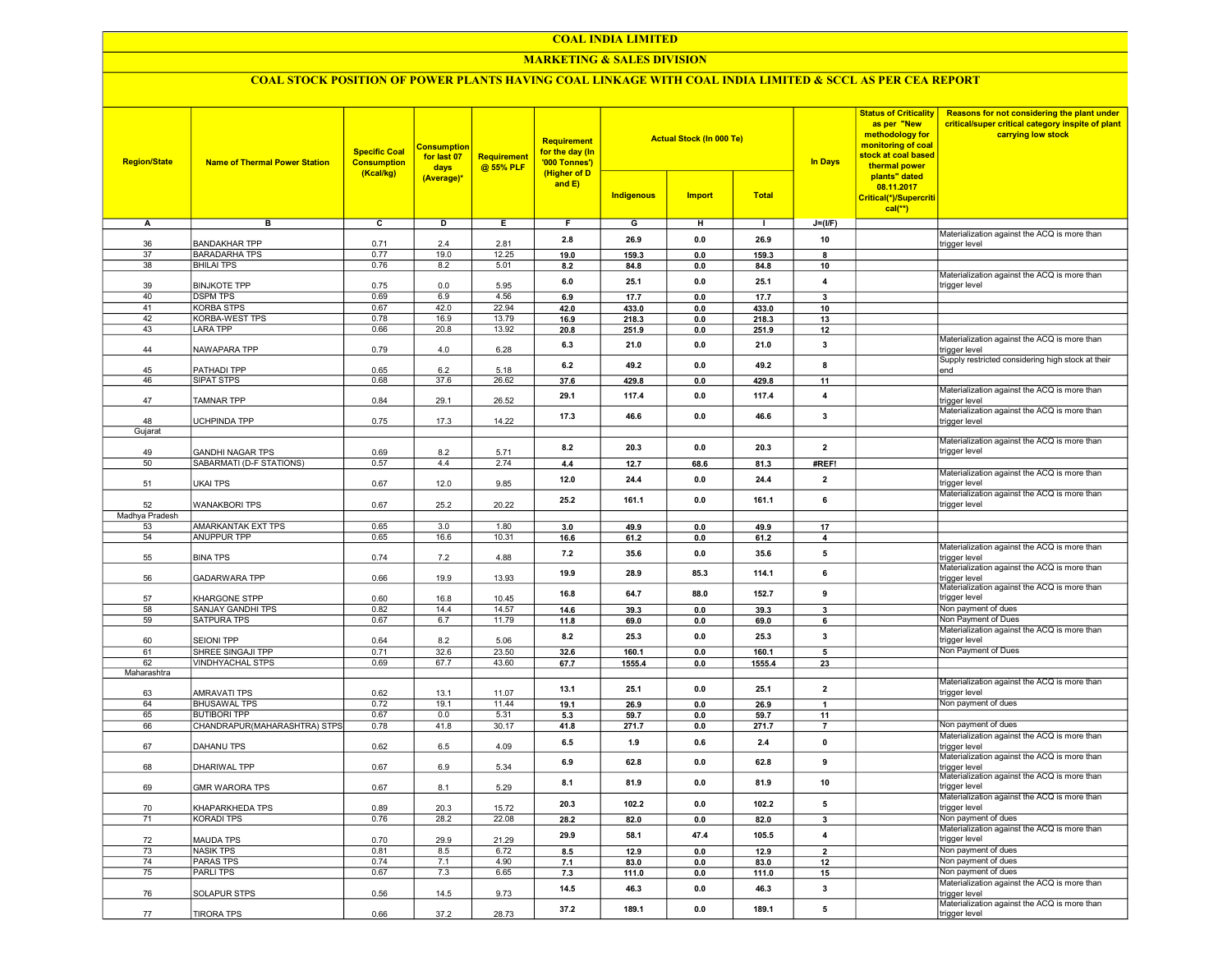#### COAL INDIA LIMITED

## MARKETING & SALES DIVISION

# COAL STOCK POSITION OF POWER PLANTS HAVING COAL LINKAGE WITH COAL INDIA LIMITED & SCCL AS PER CEA REPORT

| <b>Region/State</b>      | <b>Name of Thermal Power Station</b> | <b>Specific Coal</b><br><b>Consumption</b><br>(Kcal/kg) | <b>Consumption</b><br>for last 07<br>days | Requirement<br>@ 55% PLF | <b>Requirement</b><br>for the day (In<br>'000 Tonnes')<br>(Higher of D<br>and $E$ ) |                   | <b>Actual Stock (In 000 Te)</b> |                | <b>In Days</b>                   | <b>Status of Criticality</b><br>as per "New<br>methodology for<br>monitoring of coal<br>stock at coal based<br>thermal power<br>plants" dated<br>08.11.2017<br>Critical(*)/Supercriti<br>$cal(**)$ | Reasons for not considering the plant under<br>critical/super critical category inspite of plant<br>carrying low stock |
|--------------------------|--------------------------------------|---------------------------------------------------------|-------------------------------------------|--------------------------|-------------------------------------------------------------------------------------|-------------------|---------------------------------|----------------|----------------------------------|----------------------------------------------------------------------------------------------------------------------------------------------------------------------------------------------------|------------------------------------------------------------------------------------------------------------------------|
|                          |                                      |                                                         | (Average)*                                |                          |                                                                                     | <b>Indigenous</b> | <b>Import</b>                   | <b>Total</b>   |                                  |                                                                                                                                                                                                    |                                                                                                                        |
| A                        | B                                    | $\overline{c}$                                          | $\overline{\mathsf{D}}$                   | Ε                        | F                                                                                   | G                 | н                               | $\mathbf{I}$   | $J=(I/F)$                        |                                                                                                                                                                                                    |                                                                                                                        |
| 78                       | WARDHA WARORA TPP                    | 0.66                                                    | 5.0                                       | 4.71                     | 5.0                                                                                 | 149.0             | 0.0                             | 149.0          | 30                               |                                                                                                                                                                                                    |                                                                                                                        |
| Total of Western Region  |                                      |                                                         |                                           |                          |                                                                                     |                   |                                 |                |                                  | $\mathbf 0$                                                                                                                                                                                        |                                                                                                                        |
| Southern                 |                                      |                                                         |                                           |                          |                                                                                     |                   |                                 |                |                                  |                                                                                                                                                                                                    |                                                                                                                        |
| Andhra Pradesh           |                                      |                                                         |                                           |                          |                                                                                     |                   |                                 |                |                                  |                                                                                                                                                                                                    |                                                                                                                        |
| 79                       | DAMODARAM SANJEEVAIAH TPS            | 0.66                                                    | 13.2                                      | 13.85                    | 13.8                                                                                | 39.4              | 0.0                             | 39.4           | 3                                |                                                                                                                                                                                                    | Materialization against the ACQ is more than<br>trigger level                                                          |
| 80                       | Dr. N.TATA RAO TPS                   | 0.77                                                    | 26.0                                      | 17.90                    | 26.0                                                                                | 117.3             | 0.0                             | 117.3          | 5                                |                                                                                                                                                                                                    | Materialization against the ACQ is more than<br>trigger level<br>Materialization against the ACQ is more than          |
| 81                       | PAINAMPURAM TPP                      | 0.59                                                    | 15.9                                      | 10.21                    | 15.9                                                                                | 68.5              | 56.3                            | 124.8          | 8                                |                                                                                                                                                                                                    | trigger level<br>Materialization against the ACQ is more than                                                          |
| 82                       | RAYALASEEMA TPS                      | 0.76                                                    | 21.3                                      | 16.60                    | 21.3                                                                                | 34.6              | 0.0                             | 34.6           | $\mathbf{2}$                     |                                                                                                                                                                                                    | trigger level<br>Materialization against the ACQ is more than                                                          |
| 83                       | SIMHADRI                             | 0.78                                                    | 28.3                                      | 20.54                    | 28.3                                                                                | 307.7             | 62.0                            | 369.7          | 13                               |                                                                                                                                                                                                    | trigger level<br>Materialization against the ACQ is more than                                                          |
| 84                       | SGPL TPP                             | 0.53                                                    | 16.3                                      | 9.26                     | 16.3                                                                                | $1.4$             | 120.0                           | 121.4          | $\overline{7}$                   |                                                                                                                                                                                                    | trigger level                                                                                                          |
| 85                       | <b>VIZAG TPP</b>                     | 0.67                                                    | 11.8                                      | 9.20                     | 11.8                                                                                | 44.7              | 0.0                             | 44.7           | $\overline{\mathbf{4}}$          |                                                                                                                                                                                                    | Less Supply of rakes from Railways                                                                                     |
| Karnataka                |                                      |                                                         |                                           |                          |                                                                                     |                   |                                 |                |                                  |                                                                                                                                                                                                    |                                                                                                                        |
| 86                       | <b>BELLARY TPS</b>                   | 0.63                                                    | 16.3                                      | 14.23                    | 16.3                                                                                | 103.3             | 0.0                             | 103.3          | 6                                |                                                                                                                                                                                                    | Materialization against the ACQ is more than<br>trigger level                                                          |
| 87                       | KUDGI STPP                           | 0.63                                                    | 22.2                                      | 19.90                    | 22.2                                                                                | 77.0              | 4.4                             | 81.4           | $\overline{4}$                   |                                                                                                                                                                                                    | Materialization against the ACQ is more than<br>trigger level                                                          |
| 88                       | RAICHUR TPS                          | 0.66                                                    | 20.4                                      | 14.98                    | 20.4                                                                                | 60.5              | 0.0                             | 60.5           | 3                                |                                                                                                                                                                                                    | Materialization against the ACQ is more than<br>trigger level                                                          |
| 89                       | YERMARUS TPP                         | 0.62                                                    | 12.7                                      | 13.09                    | 13.1                                                                                | 110.3             | 0.0                             | 110.3          | 8                                |                                                                                                                                                                                                    | Materialization against the ACQ is more than<br>trigger level                                                          |
| <b>Tamil Nadu</b>        |                                      |                                                         |                                           |                          |                                                                                     |                   |                                 |                |                                  |                                                                                                                                                                                                    |                                                                                                                        |
| 90                       | METTUR TPS                           | 0.81                                                    | 10.1                                      | 8.98                     | 10.1                                                                                | 133.7             | 0.0                             | 133.7          | 13                               |                                                                                                                                                                                                    | Materialization against the ACQ is more than<br>trigger level                                                          |
| 91                       | METTUR TPS - II                      | 0.78                                                    | 8.0                                       | 6.16                     | 8.0                                                                                 | 59.6              | 0.0                             | 59.6           | $\overline{7}$                   |                                                                                                                                                                                                    | Materialization against the ACQ is more than<br>trigger level                                                          |
| 92                       | NORTH CHENNAI TPS                    | 0.82                                                    | 23.8                                      | 19.78                    | 23.8                                                                                | 102.6             | 0.0                             | 102.6          | 4                                |                                                                                                                                                                                                    | Materialization against the ACQ is more than<br>trigger level<br>Materialization against the ACQ is more than          |
| 93                       | <b>TUTICORIN TPS</b>                 | 0.96                                                    | 7.5                                       | 13.31                    | 13.3                                                                                | 131.1             | 0.0                             | 131.1          | 10                               |                                                                                                                                                                                                    | trigger level<br>Materialization against the ACQ is more than                                                          |
| 94                       | <b>VALLUR TPP</b>                    | 0.72                                                    | 19.1                                      | 14.26                    | 19.1                                                                                | 154.5             | 0.0                             | 154.5          | 8                                |                                                                                                                                                                                                    | trigger level                                                                                                          |
| Telangana<br>95          | <b>BHADRADRI TPP</b>                 | 0.69                                                    | 8.8                                       | 9.83                     |                                                                                     | 102.3             |                                 | 102.3          |                                  |                                                                                                                                                                                                    |                                                                                                                        |
| 96                       | KAKATIYA TPS                         | 0.57                                                    | 13.9                                      | 8.33                     | 9.8<br>13.9                                                                         | 146.5             | 0.0<br>0.0                      | 146.5          | 10<br>11                         |                                                                                                                                                                                                    |                                                                                                                        |
| 97                       | KOTHAGUDEM TPS (NEW)                 | 0.64                                                    | 13.4                                      | 8.46                     | 13.4                                                                                | 72.5              | 0.0                             | 72.5           | $\overline{\mathbf{5}}$          |                                                                                                                                                                                                    |                                                                                                                        |
| 98                       | KOTHAGUDEM TPS (STAGE-7)             | 0.50                                                    | 9.4                                       | 5.23                     | 9.4                                                                                 | 37.5              | 0.0                             | 37.5           | 4                                |                                                                                                                                                                                                    |                                                                                                                        |
| 99                       | RAMAGUNDEM STPS                      | 0.62                                                    | 30.4                                      | 21.33                    | 30.4                                                                                | 149.1             | 0.0                             | 149.1          | 5                                |                                                                                                                                                                                                    |                                                                                                                        |
| 100                      | RAMAGUNDEM-B TPS                     | 0.77                                                    | 0.7                                       | 0.64                     | 0.7                                                                                 | 11.7              | 0.0                             | 11.7           | 17                               |                                                                                                                                                                                                    |                                                                                                                        |
| 101                      | <b>SINGARENI TPP</b>                 | 0.58                                                    | 11.0                                      | 9.12                     | 11.0                                                                                | 88.3              | 0.0                             | 88.3           | 8                                |                                                                                                                                                                                                    |                                                                                                                        |
| Total of Southern Region |                                      |                                                         |                                           |                          |                                                                                     |                   |                                 |                |                                  | $\mathbf 0$                                                                                                                                                                                        |                                                                                                                        |
| Eastern                  |                                      |                                                         |                                           |                          |                                                                                     |                   |                                 |                |                                  |                                                                                                                                                                                                    |                                                                                                                        |
| Bihar                    |                                      |                                                         |                                           |                          |                                                                                     |                   |                                 |                |                                  |                                                                                                                                                                                                    |                                                                                                                        |
| 102                      | <b>BARAUNI TPS</b>                   | 0.63                                                    | 6.3                                       | 5.90                     | 6.3                                                                                 | 58.5              | 0.0                             | 58.5           | 9                                |                                                                                                                                                                                                    |                                                                                                                        |
| 103<br>104               | <b>BARH I</b><br><b>BARH II</b>      | 0.67<br>0.67                                            | 9.0<br>18.0                               | 5.84<br>11.67            | 9.0                                                                                 | 65.7              | 0.0                             | 65.7           | $\overline{7}$                   |                                                                                                                                                                                                    |                                                                                                                        |
| 105                      | KAHALGAON TPS                        | 0.80                                                    | 29.6                                      | 24.62                    | 18.0<br>29.6                                                                        | 131.4<br>198.6    | 0.0<br>19.8                     | 131.4<br>218.3 | $\overline{7}$<br>$\overline{7}$ |                                                                                                                                                                                                    | Materialization against the ACQ is more than<br>trigger level                                                          |
| 106                      | MUZAFFARPUR TPS                      | 0.77                                                    | 5.7                                       | 3.95                     | 5.7                                                                                 | 51.6              | 0.0                             | 51.6           | 9                                |                                                                                                                                                                                                    | Materialization against the ACQ is more than<br>trigger level                                                          |
| 107                      | <b>NABINAGAR STPP</b>                | 0.58                                                    | 30.9                                      | 15.21                    | 30.9                                                                                | 146.7             | 0.0                             | 146.7          | 5                                |                                                                                                                                                                                                    |                                                                                                                        |
| 108                      | NABINAGAR TPP                        | 0.69                                                    | 13.3                                      | 9.06                     | 13.3                                                                                | 51.5              | 0.0                             | 51.5           | 4                                |                                                                                                                                                                                                    | Materialization against the ACQ is more than<br>trigger level                                                          |
| Jharkhand                |                                      |                                                         |                                           |                          |                                                                                     |                   |                                 |                |                                  |                                                                                                                                                                                                    |                                                                                                                        |
| 109                      | <b>BOKARO TPS 'A' EXP</b>            | 0.57                                                    | 3.6                                       | 3.78                     | 3.8                                                                                 | 111.8             | 0 <sub>0</sub>                  | 111.8          | 30                               |                                                                                                                                                                                                    |                                                                                                                        |
| 110                      | CHANDRAPURA(DVC) TPS                 | 0.61                                                    | 3.7                                       | 4.06                     | 4.1                                                                                 | 151.9             | 17.6                            | 169.5          | 42                               |                                                                                                                                                                                                    |                                                                                                                        |
| 111                      | <b>JOJOBERA TPS</b>                  | 0.69                                                    | 3.8                                       | 2.18                     | 3.8                                                                                 | 35.1              | 0.0                             | 35.1           | 9                                |                                                                                                                                                                                                    |                                                                                                                        |
| 112                      | <b>KODARMA TPP</b>                   | 0.62                                                    | 14.3                                      | 8.23                     | 14.3                                                                                | 72.9              | 11.9                            | 84.8           | 6                                |                                                                                                                                                                                                    |                                                                                                                        |
| 113                      | MAHADEV PRASAD STPP                  | 0.70                                                    | 8.4                                       | 5.01                     | 8.4                                                                                 | 31.1              | 0.0                             | 31.1           | 4                                |                                                                                                                                                                                                    | Materialization against the ACQ is more than<br>trigger level                                                          |
| 114                      | MAITHON RB TPP                       | 0.64                                                    | 12.9                                      | 8.89                     | 12.9                                                                                | 218.7             | 0.0                             | 218.7          | 17                               |                                                                                                                                                                                                    |                                                                                                                        |